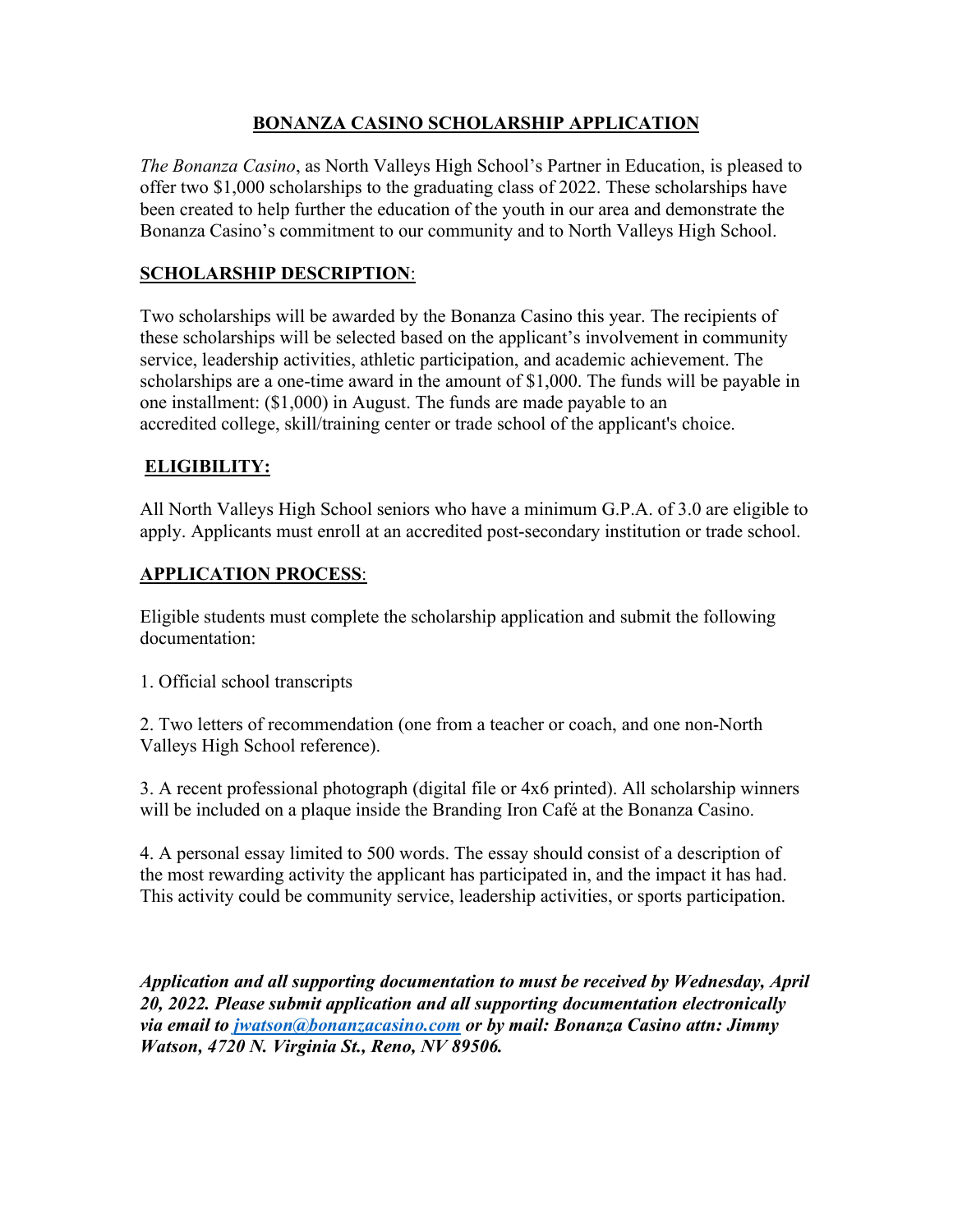#### **SELECTION PROCESS:**

The Scholarship Committee will base their decision on the applicant's accomplishments in community service, leadership activities, athletic participation and academic achievement. The committee's decision is final.

#### **AWARD RECOGNITION:**

The winners will be recognized inside the Bonanza Casino and a press release announcing their scholarships will be distributed to the local media.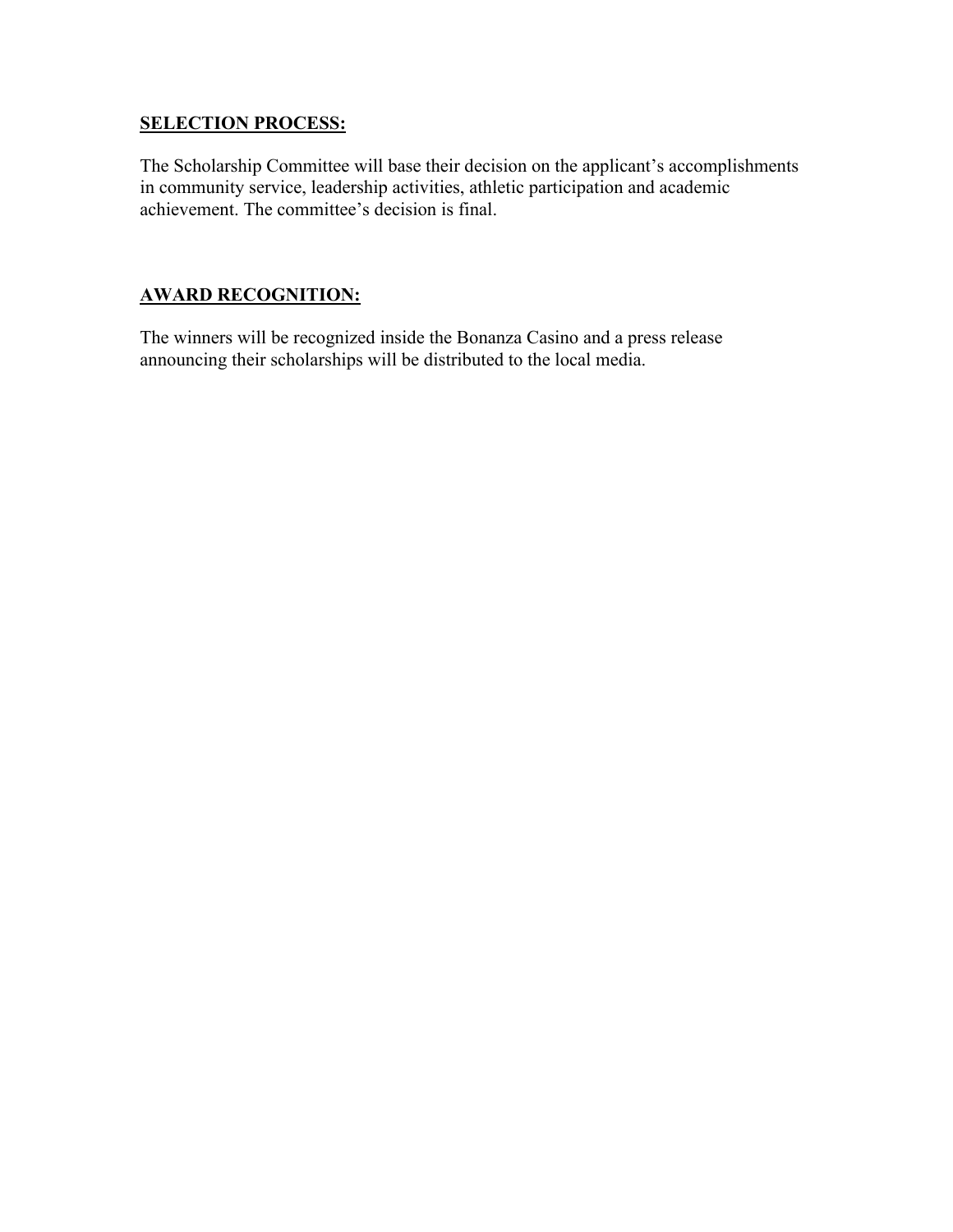#### **SCHOLARSHIP APPLICANT INFORMATION** *Please type or print clearly*

Applicant's Name

\_\_\_\_\_\_\_\_\_\_\_\_\_\_\_\_\_\_\_\_\_\_\_\_\_\_\_\_\_\_\_\_\_\_\_\_\_\_\_\_\_\_\_\_\_\_\_\_\_\_\_\_\_\_\_\_\_\_\_\_\_\_\_\_\_\_\_\_\_\_\_ Last Name, First Name, MI Male Female Date of birth (month/day/year)  $\mathcal{L}_\text{max}$  and  $\mathcal{L}_\text{max}$  and  $\mathcal{L}_\text{max}$  and  $\mathcal{L}_\text{max}$ Home Address \_\_\_\_\_\_\_\_\_\_\_\_\_\_\_\_\_\_\_\_\_\_\_\_\_\_\_\_\_\_\_\_\_\_\_\_\_\_\_\_\_\_\_\_\_\_\_\_\_\_\_\_\_\_\_\_\_\_\_\_\_\_\_\_\_\_\_\_\_\_\_ Street (No P.O. Boxes), City, State, Zip Name of Parents / Guardians \_\_\_\_\_\_\_\_\_\_\_\_\_\_\_\_\_\_\_\_\_\_\_\_\_\_\_\_\_\_\_\_\_\_\_\_\_\_\_\_\_\_\_\_\_\_\_\_ Applicant's Phone \_\_\_\_\_\_\_\_\_\_\_\_\_\_\_\_\_\_\_\_\_\_\_\_\_\_\_\_\_\_\_\_\_\_\_\_\_\_\_\_\_\_ Applicant's Email \_\_\_\_\_\_\_\_\_\_\_\_\_\_\_\_\_\_\_\_\_\_\_\_\_\_\_\_\_\_\_\_\_\_\_\_\_\_\_\_\_\_ Parent / Guardian Phone\_\_\_\_\_\_\_\_\_\_\_\_\_\_\_\_\_\_\_\_\_\_\_\_\_\_\_\_\_\_\_\_\_\_\_\_\_\_

## **ACADEMIC INFORMATION**

Score on your SAT test (Verbal) (Math) Score on your ACT test List any Advanced Placement or Honors courses you have taken and the grade(s) you earned:

University, college or trade school you plan on attending:

Planned major: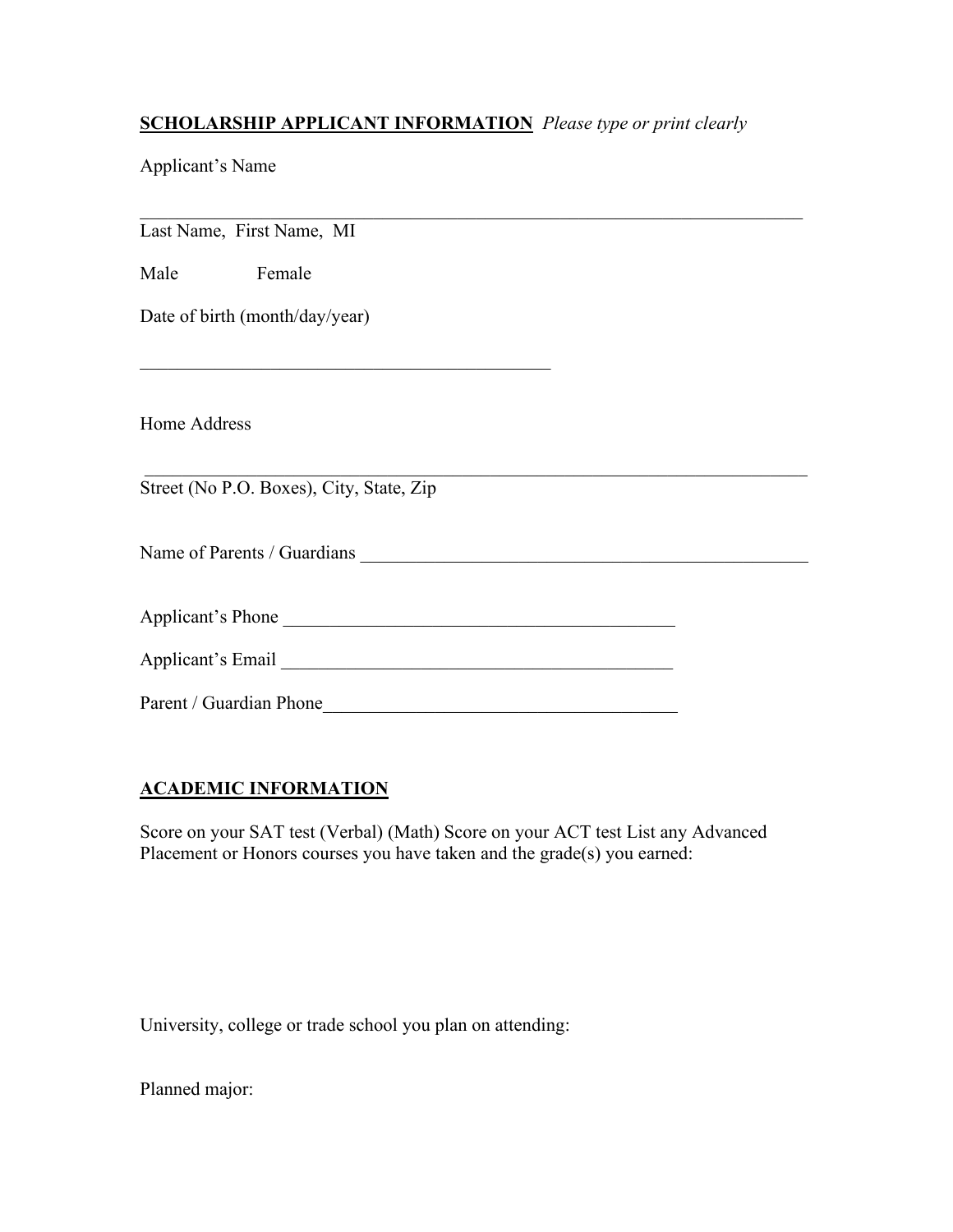List each organization or club in which you are an active member. If you hold an office, please note which:

## **COMMUNITY SERVICE**

List all community service activities in which you have been active during your junior or senior year:

## **ATHLETIC PARTICIPATION**

List all sports activities in which you have participated in and the position(s) held: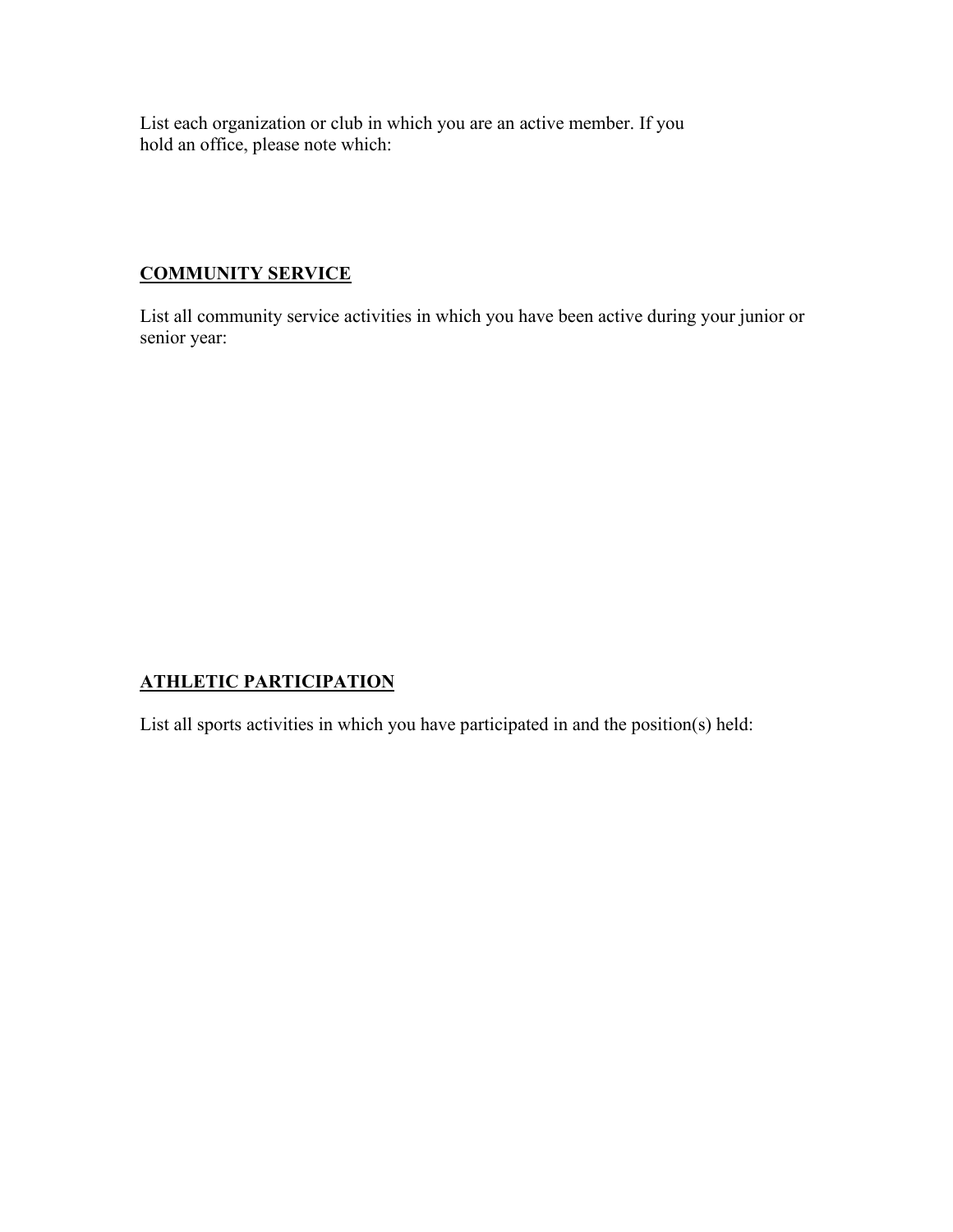## **HONORS OR AWARDS**

List any honors, awards or other special recognition you have received for school or community service activities:

#### **WORK HISTORY**

|  | Have you held a job while in high school? Yes | No. |
|--|-----------------------------------------------|-----|
|  |                                               |     |

If so, where and what work did you perform?

| Are you working now?                 | Yes       | N <sub>o</sub> |
|--------------------------------------|-----------|----------------|
| If yes, where?                       |           |                |
| Part time                            | Full time | Summer only    |
| Will you be working while in school? |           |                |

Yes No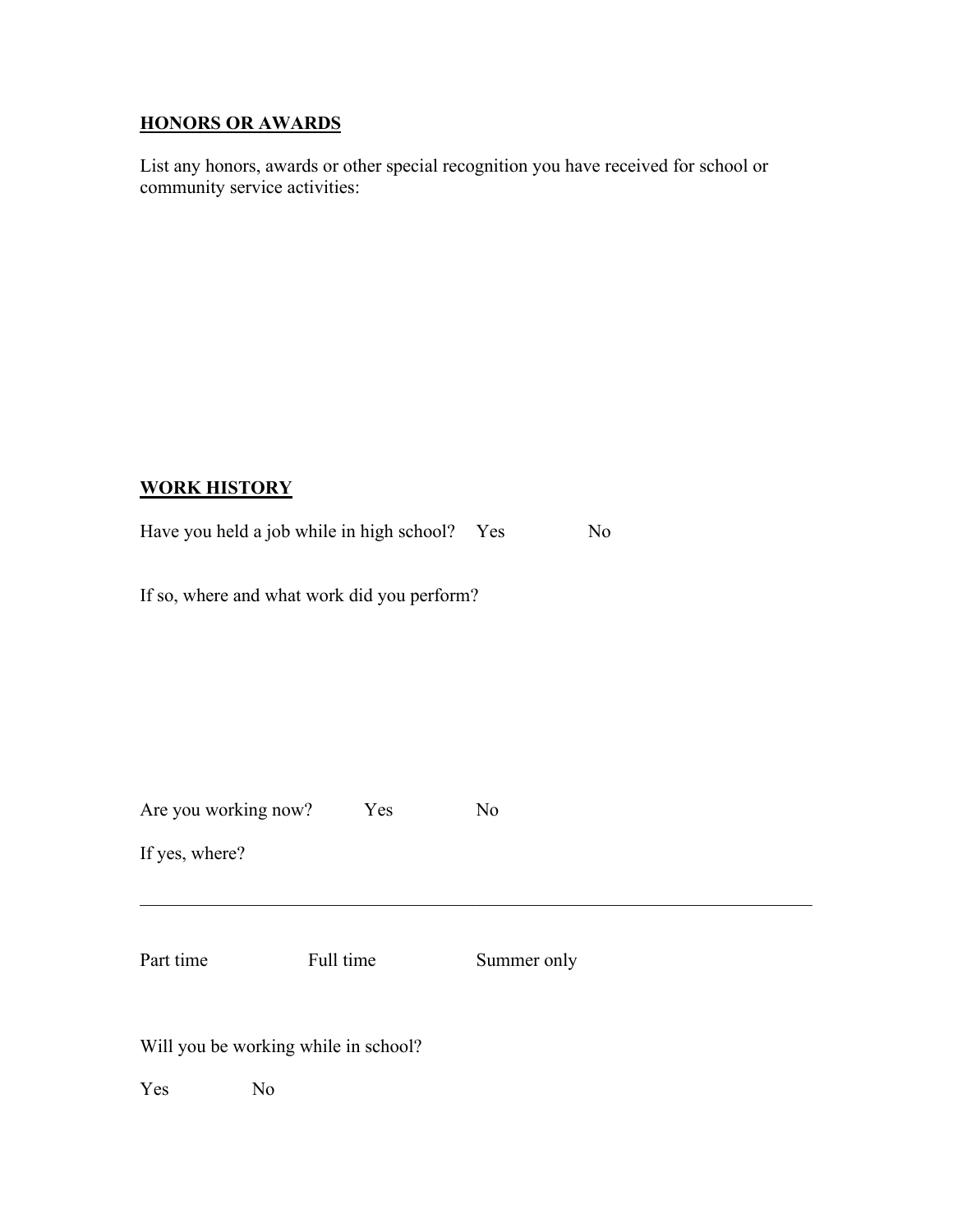## **PERSONAL OUTLOOK**

Why do you feel you should be granted this scholarship award?

# **FINANCIAL INFORMATION**

Please list any special circumstances or information that you feel has a bearing on your financial situation and should be considered by the scholarship committee: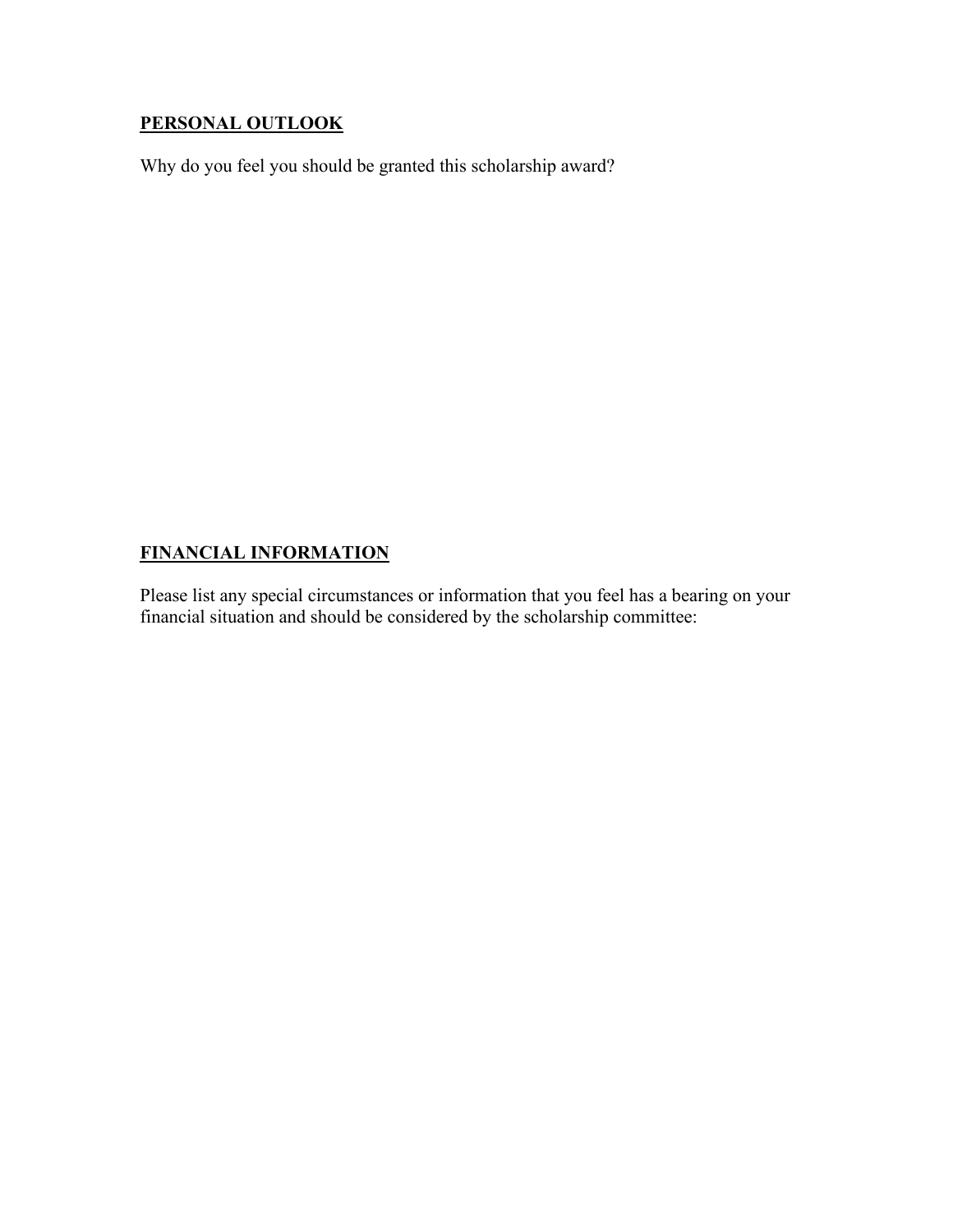**PERSONAL ESSAY**: *Limited to 500 words. The essay should consist of a description of the most rewarding activity the applicant has participated in, and the impact it has had. This activity could be community service, leadership activities, or sports participation.*